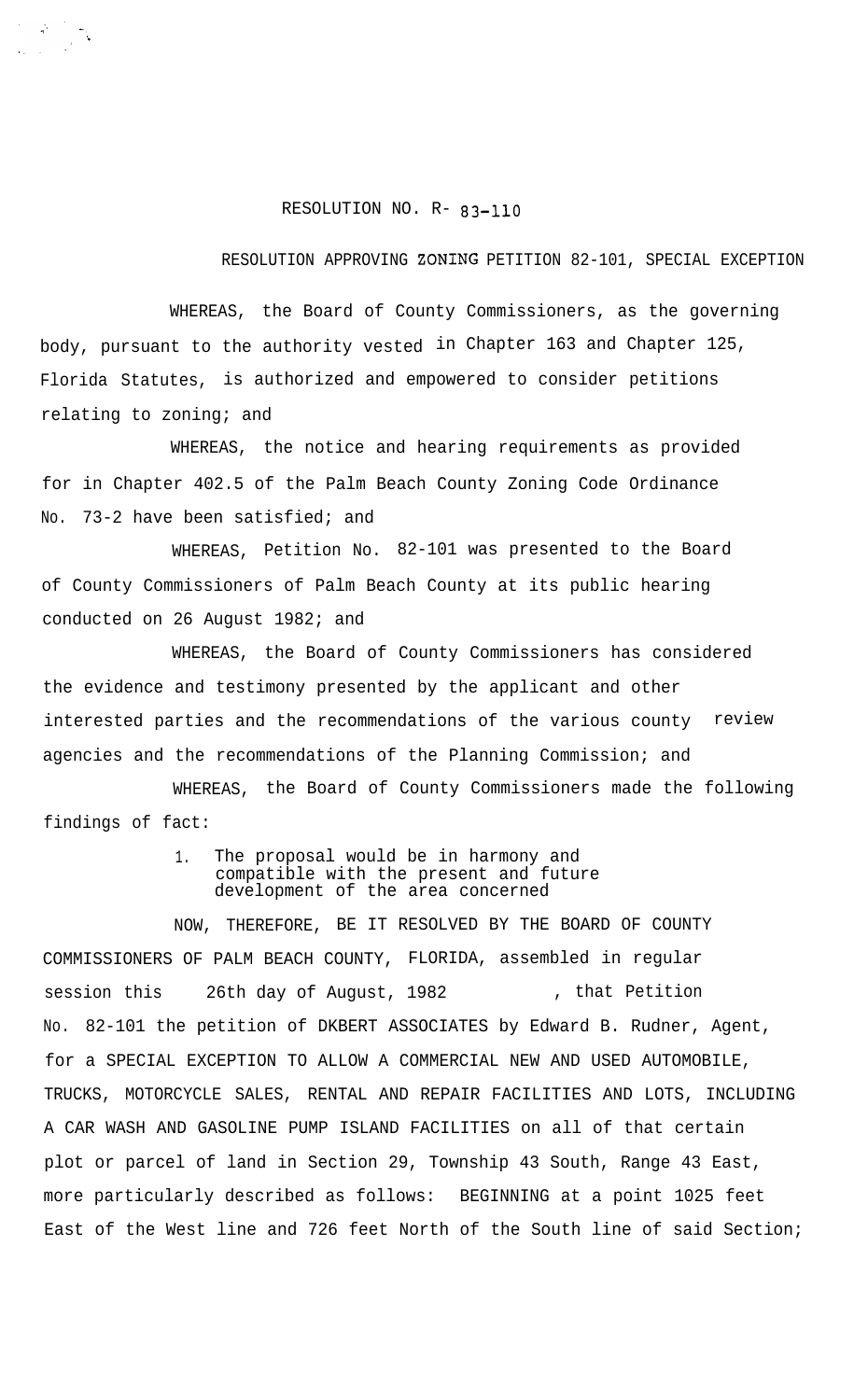thence South 42<sup>0</sup> East to a Point in the North right-of-way line of Belvedere Road, 1650 feet to the West line and 66 feet North of the South line of the said Section; thence East along the North line of said Belvedere Road 280 feet; thence North at right angle or nearly so to Belvedere Road 660 feet and thence Westerly parallel or nearly so to said North line of Belvedere Road 909.58 feet to the Point or Place of Beginning. Said property located on the north side of Belvedere Road, approximately . 3 mile east of Congress Avenue in a Cg-General Commercial District, was approved as advertised subject to the following conditions:

 $\mathcal{F}_{\mathcal{A}}$ 

- 1. Significant native vegetation shall be incorporated into the site plan where possible.
- 2. As a consumer service entity, retail uses shall be prohibited.
- 3. A variance from the Palm Beach County legal positive outfall requirement will be necessary.
- 4. The developer shall take reasonable precautions during the development of this project to insure that fugitive particulates (dust particles) from this project do not become a nuisance to the neighboring properties.
- 5. The developer will take necessary precautions to insure there will be no pollutant run-off from this project to adjacent or nearby surface waters.
- 6. Prior to the issuance of a Certificate of Occupancy: a. Developer shall close the existing median opening on Belvedere Road located 150' west of the east entrance to the CoTran Facility.
	- b. Construct a left turn lane west approach on Belvedere Road at the project's west entrance per County Engineer's approval.
- 7. Drainage system shall be approved by the County Engineer.
- 8. The developer shall contribute Five Thousand One Hundred and Thirty Eight Dollars (\$5,138.00) toward the cost of meeting this project's direct and identifiable traffic impact, is to be paid at the rate of \$.58 per square foot at the time of issuance of the building permit(s).
- 9. Petitioner shall retain onsite 85% of the stormwater runoff generated by a three (3) year storm per requirements of the Permit Section, Land Development Division.

Commissioner Koehler I moved for approval of the petition. The motion was seconded by Commissioner Evatt (and ), and upon being put to a vote, the vote was as follows: